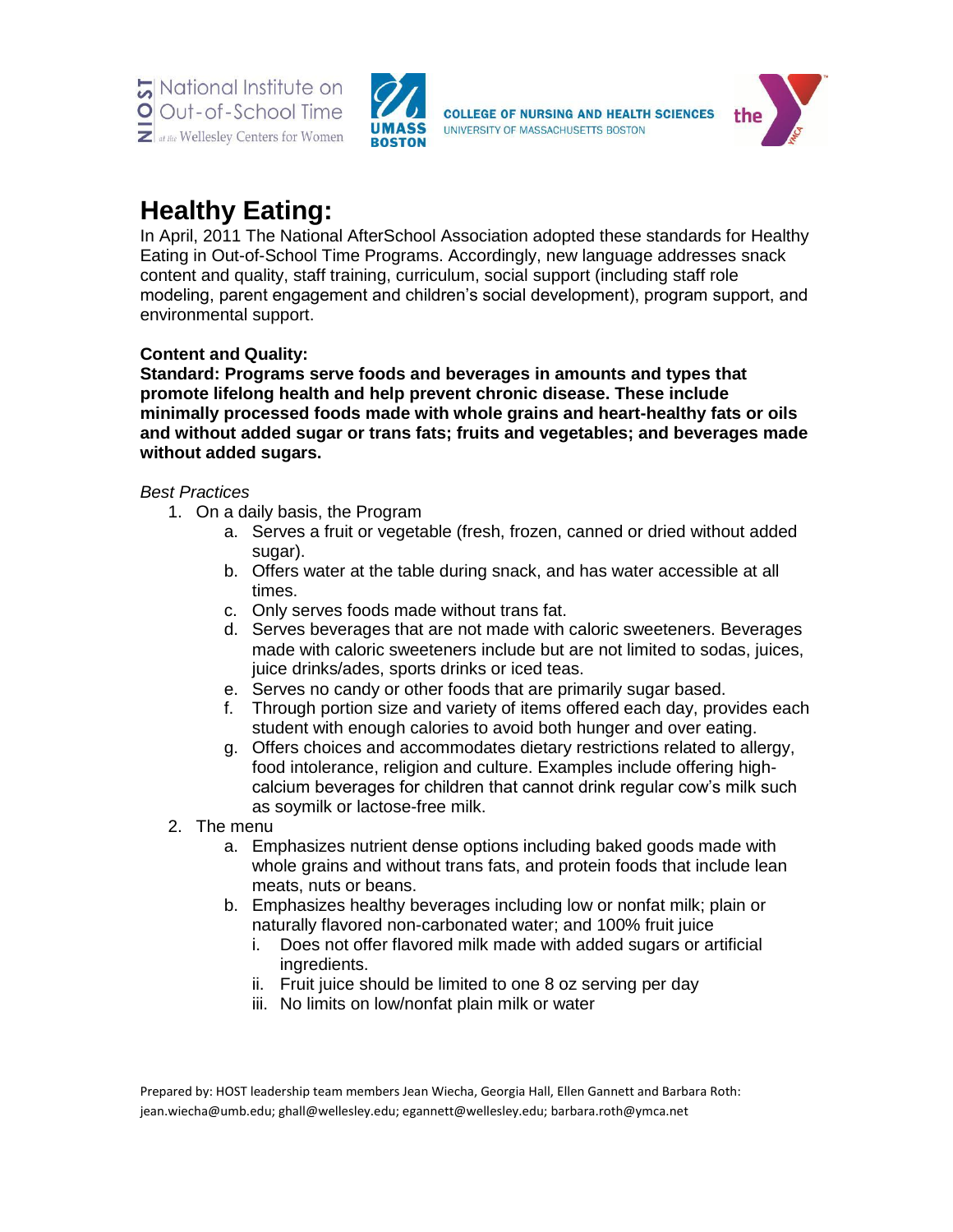- c. Offers sweet baked goods no more than twice a month, and these contain no trans fat.
- d. Serves no foods that are deep fried, par fried or flash fried unless a healthy oil (unsaturated or poly-unsaturated such as canola, peanut or olive oil) was used in the frying process.
	- i. Does not offer fried salty snacks such as potato or corn chips regardless of type of oil used in cooking.
- e. Avoids foods and beverages made with artificial ingredients (sweeteners, flavors, or colors).
- f. Is based on a minimum 2 week cycle, and ideally a 4 week cycle to maximize variety.
- 3. Alternatively, or in addition, the Program's food choices are guided by an evidence-based source of nutrition guidelines for snack menus whose content is drawn from scientific literature. Programs should avoid guidelines produced by institutions with ties to specific products or for-profit industries. Examples of evidence based sources of nutrition guidelines include but are not limited to (URLs can be found at the end of the document):
	- a. Institute of Medicine Nutrition Standards for Foods in Schools. *Standards for the Afterschool Setting.*
	- b. California Department of Education *Nutrition Standards for Snacks in After School Programs.*
	- c. Alliance for a Healthier Generation school meals and competitive foods/ afterschool program standards.
	- d. USDA Child and Adult Care Food Program
	- e. School Wellness Policy and Procedure document
	- f. YMCA health promotion standards for afterschool programs

# **Staff Training**

## **Standard: Staff regularly participate in learning about healthy eating grounded in effective training models using content that is evidence-based.**

*Best Practices:* 

- 1. All training on healthy eating is comprehensive, evidence-based, does not support a particular industry or food sector agenda, and delivered by qualified personnel.
- 2. Facility adheres to local standards/regulations for food safety
- 3. Healthy Menu Development:
	- a. Appropriate Staff (those charged with this responsibility) receive training in healthy menu development at least once each year
		- i. Such training may complement but not replace training for compliance or participation in federal food assistance programs
		- ii. In programs where food is not purchased by the program, the staff are educated on healthy menus so that they may advocate with their food sources for quality menu items.
	- b. New staff are quickly oriented to healthy menu development (if regularly scheduled training is at least a month away)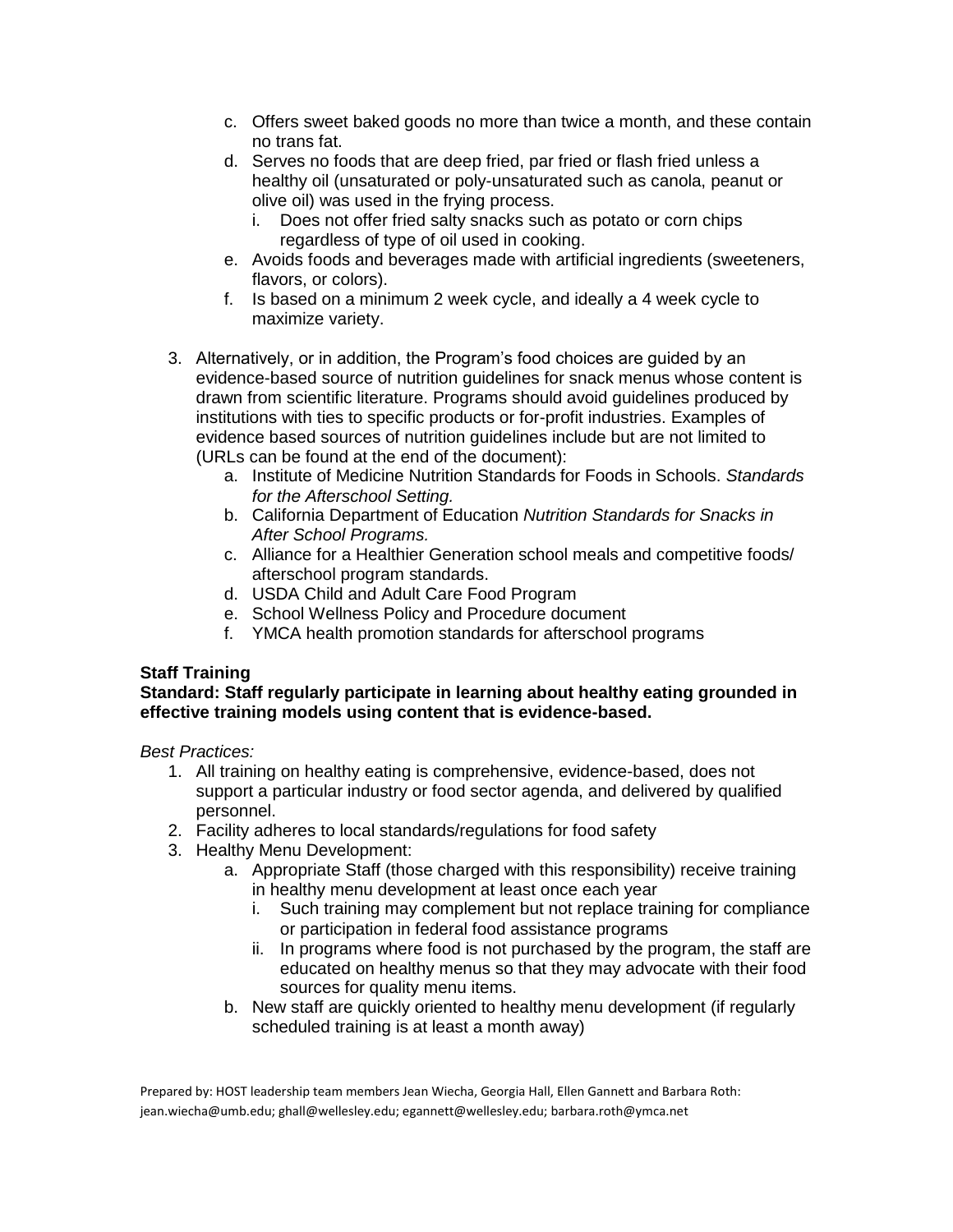- c. At least 2 staff are trained at a time
- 4. Health promotion awareness training and coaching:
	- a. All staff receive training on the role of healthy eating, physical activity, and social supports for healthy behaviors minimally once per year
	- b. New staff are quickly oriented to this information

## **Nutrition Education Curriculum**

## **Standard: Programs that offer nutrition education classes will ensure that materials presented to children are evidence-based, do not support a particular industry or food sector agenda, and delivered by qualified personnel.**

#### *Best Practices:*

- 1. The program uses a curriculum that is grounded in nutrition and behavioral science such as CATCH Kids Club or YMCA's Food and Fun After School
- 2. USDA Cooperative Extension nutritionists deliver curriculum.

## **Social Support**

**Standard: The program creates a social environment, including positive relationships, that encourages children to enjoy healthy foods. Research shows that children's food choices are influenced not only by food appearance, taste and familiarity, but also by social factors including peers, role models, group dynamics, and having healthy options.** 

#### *Best Practices*

- 1. Function of food in the program is to promote healthy eating and good nutrition
	- a. Food is not used as a reward or punishment
	- b. Holidays and birthdays are celebrated with healthy items
	- c. Fundraisers emphasize healthful foods or rely on nonfood items.
- 2. Students participate in food selection, distribution, preparation, and clean-up.
- 3. Staff model and promote healthy eating
	- a. Staff members sit and eat the daily program snack or meal with students
	- b. Staff discuss the health benefits of snack components with children
	- c. Staff members do not bring in/consume personal food or beverages in front of children other than items that would appear on the program's menu.
- 4. Parents are engaged with the program's emphasis on healthy eating
	- a. Educational materials (that meet standards for curriculum above ) are made available to parents/families through pamphlets, newsletters, email blasts or other means
	- b. Healthy food is served at parent events
	- c. Parents receive guidelines about food that may be brought into the program by the parent or child to ensure that such foods support the healthy eating objectives of the program.
		- i. The program has a process in place for discussing inappropriate food choices with parents.
	- d. Healthy eating standards and practices are shared and discussed during parent advisory group meetings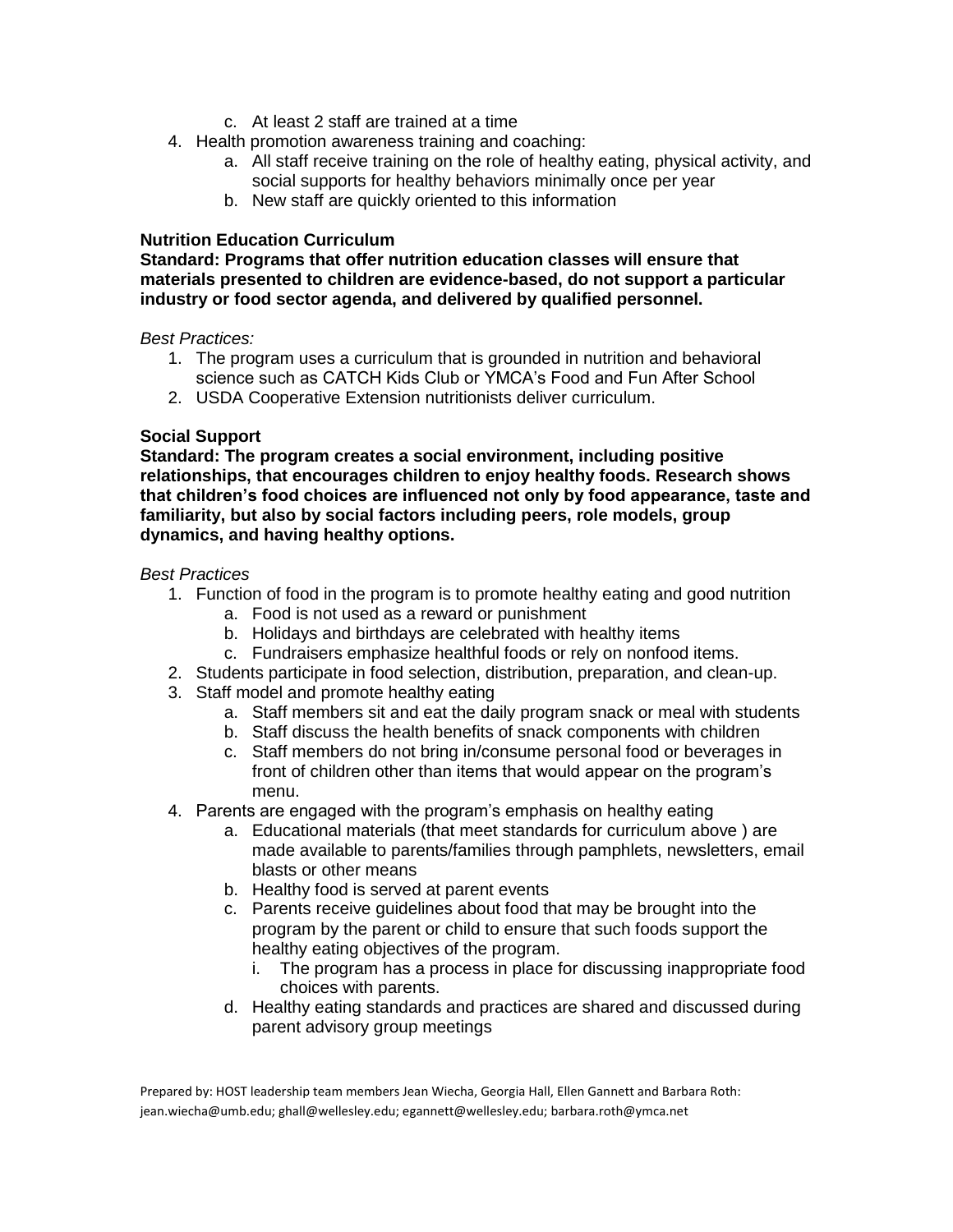e. Programs develop parent advisory groups to support developing healthy habits at home.

# **Program Support**

## **Standard: Infrastructure supports healthy eating through management and budgeting practices.**

## *Best Practices*

- 1. The program budgets appropriately for food costs based on a food and beverage program that addresses the standards above
- 2. The program accesses federal nutrition programs that can assist with providing healthy snacks and meals to participants, including the Child and Adult Care Food Program, the National School Lunch Program, and the Summer Feeding Program
- 3. If the food budget has a small margin, the program does not use their food budget for food-based crafts (i.e., uses their supply budget for pasta intended for use in craft projects).
- 4. Program managers and executives support healthy eating through coaching, mentoring, and monitoring menu quality.
- 5. Foods served at staff meetings are healthy.
- 6. Staff at all levels model healthy eating on the job.

# **Environmental Support**

## **Standard: The program's physical environment supports healthy eating. Availability of vending machines, advertising and availability of kitchen facilities can all influence food choices and food availability.**

#### *Best Practices*

- 1. No posters or advertisements on the walls promote unhealthy foods or include logos or trademarks from companies that produce foods that do not support the healthy eating standards.
- 2. The program environment provides positive messages about healthy eating through posters, pictures and books
- 3. Students do not have access to vending machines that sell foods and beverages that do not support the healthy eating standards.
- 4. The program restricts screen time (as described in Physical Activity section) to avoid exposure to food marketing.
- 5. The program has adequate kitchen and storage facilities—and has adequate access to them-- to support the healthy eating standards, for example through shared use agreements with host sites.

#### **Physical Activity:**

In April, 2011 The National AfterSchool Association adopted these standards for Physical Activity in Out-of-School Time Programs. As adopted NAA's standards for physical activity support the USDHHS 2008 guidelines for activity patterns shown to promote lifelong health and prevent chronic disease. Accordingly, new language addresses content and quality, staff training, social support (including staff role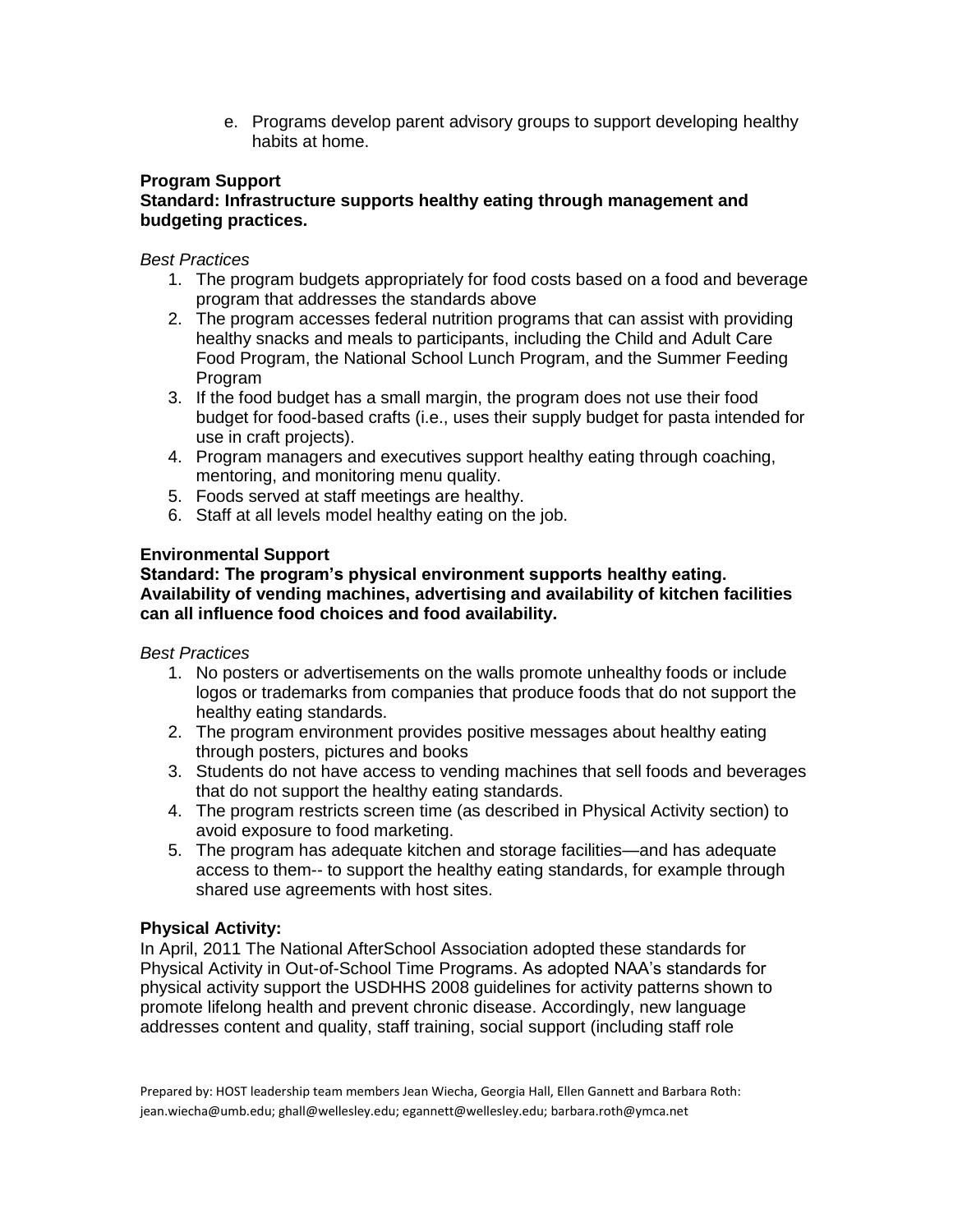modeling, parent engagement and children's social development), program support, and environmental support.

# **Content and Quality:**

**Standard: The program's physical activity offerings support the USDHHS 2008 guidelines recommending that all children and youth obtain at least 60 minutes of physical activity per day that includes a mixture of moderate and vigorous intensity activity as well as bone and muscle strengthening activities.** 

## *Best Practices*

- 1. Dedicates at least 20% or at least 30 minutes of morning or afterschool program time to physical activity (60 minutes for a full day program)
- 2. Provides physical activities in which students are moderately to vigorously active for at least 50% of the physical activity time
- 3. Play takes place outdoors whenever possible.
- 4. Ensures that daily physical activity time includes aerobic and age-appropriate muscle- and bone strengthening and cardio-respiratory fitness activities
- 5. Includes a variety of physical activity options aimed at engaging students in fun, recreational, and life-long learning opportunities
- 6. Offers unstructured free play or structured activities that involve all program attendees.
- 7. Offers non-competitive activities
- 8. Offers competitive physical activities in an intra mural program (see NASPE guidelines)
- 9. Offers activities that are adaptable, accessible and inclusive of children with all abilities, including physical, sensory and intellectual disabilities.
- 10. Conducts physical activities that are integrated with enrichment, academic, or recreation content; goal-driven, planned, sequentially designed and delivered, safe, inclusive, developmentally appropriate, and success-oriented
- 11. Provides short physical activity breaks between and/or within learning activities to invigorate children and eliminate long periods of sitting; incorporates physical activity into transition time
- 12. Does not permit access to television or movies, and limits digital device time to less than one hour per day to allow for other activities. Digital device use is limited to homework or devices/programs that actively engage children in moderate to intense physical activity.

# **Staff Training**

## **Standard: Staff participate in learning about physical activity using effective training models and using content that is evidence-based.**

# *Best Practices*

All staff leading physical activities at the afterschool program:

- 1. Receive annually a minimum of eight contact hours of professional development on effective practices and strategies for including physical activity that supports the USDHHS guidelines as an element of their programs.
- 2. Are First Aid/CPR certified and provide 16 hours of annual in-service training, including: new staff orientation, service training, (including new staff orientation,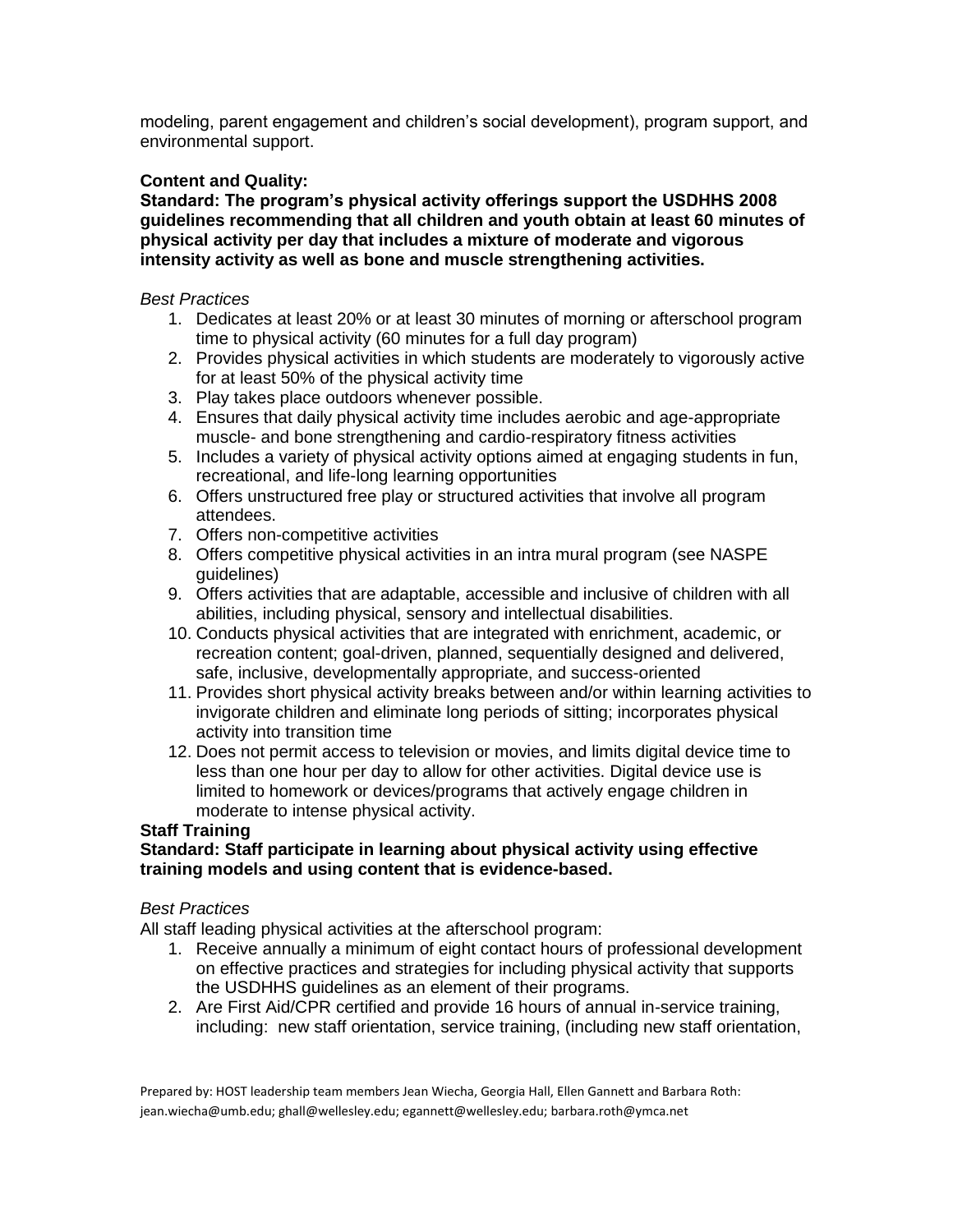training in health/activity, training in behavior management).

3. Are trained in adapting physical activity opportunities to include children and youth at all levels of athletic availability and those with physical, sensory or intellectual disability.

## All staff

- 1. are trained not to withhold opportunities for physical activity (e.g., not being permitted to play with the rest of the class or being kept from play-time), except when a child's behavior is dangerous to himself or others. Staff members are trained to use appropriate alternate strategies as consequences for negative or undesirable behaviors.
- 2. are trained and familiar with curricular resources on integrating physical activity throughout the program.

# **Social Support**

**Standard: The program creates a social environment, including positive relationships, that encourages children to enjoy and participate in physical activity. Research shows that children's physical activity choices are influenced not only by preference and familiarity, but also by social factors including peers, role models, group dynamics, and having multiple options.** 

## *Best Practices:*

- 1. Staff lead and participate in active play (e.g., games and activities).
- 2. Staff do not withhold or use physical activity as a punishment or reward.
- 3. Students participate in activity selection, organization and leadership.
- 4. Parents are engaged with the program's emphasis on healthy physical activity
	- a. Educational materials are made available to parents/families through pamphlets, newsletters, email blasts or other means.
	- b. Parent events incorporate physical activity.
	- c. Physical activity standards and practices are shared and discussed during parent advisory group meetings.
	- d. Programs develop parent advisory groups to support physical activity at home.

# **Program Support**

# **Standard: Infrastructure supports physical activity through management and budgeting practices.**

*Best Practices* 

- 1. The program budgets appropriately to provide high quality physical activity experiences.
- 2. Program managers and executives support physical activity improvements through coaching, mentoring, and monitoring progress.
- 3. Program participates in ongoing self-evaluation and program improvement strategies.
- 4. The program's liability and risk management policies enable staff to participate in physical activity with students.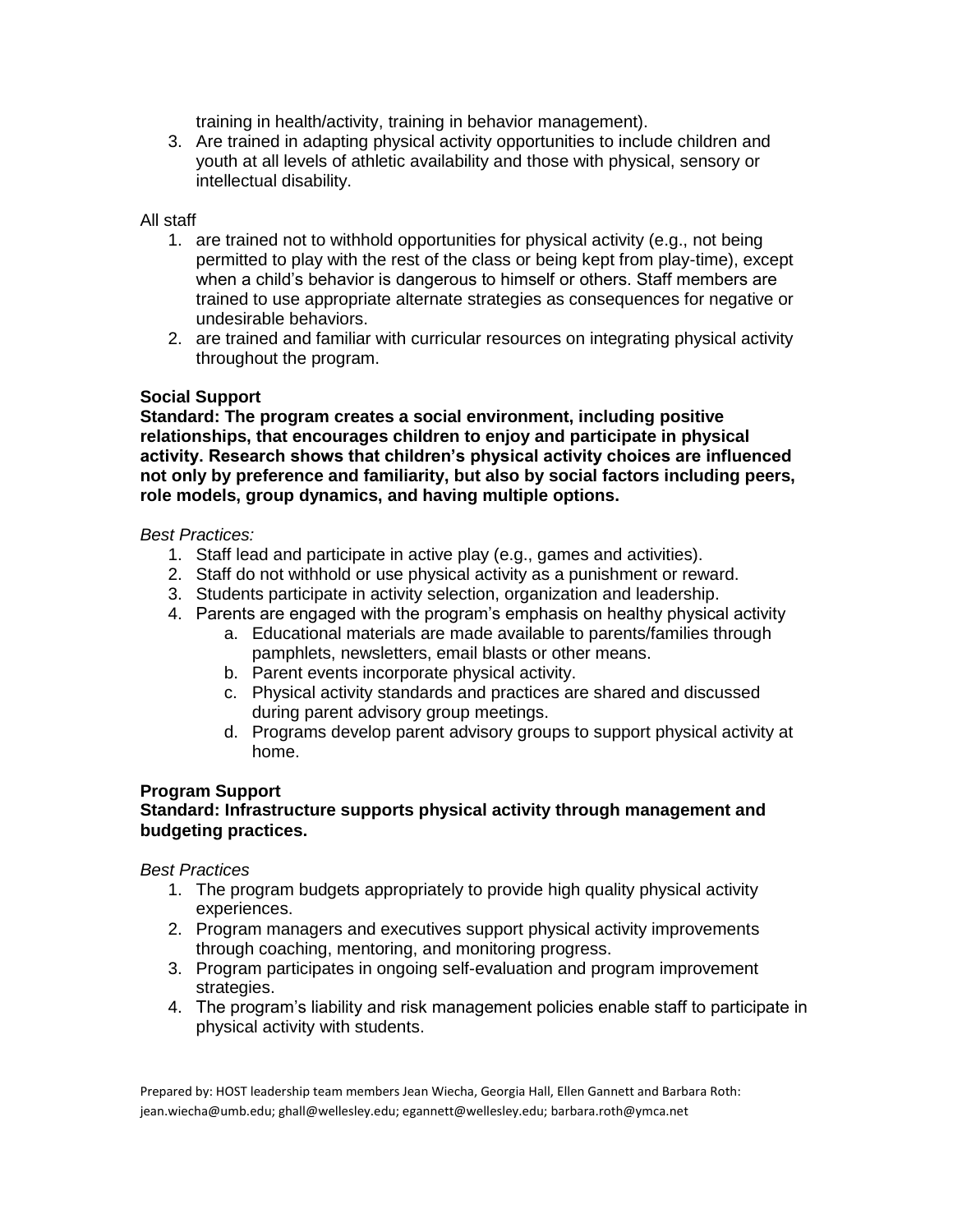5. The organization promotes and encourages a physically active lifestyle among staff.

# **Environmental Support**

# **Standard: The program's physical environment supports the physical activity standards.**

*Best Practices* 

- 1. Equipment for games, sports and activities is age and developmentally appropriate.
- 2. Equipment is sufficient to engage all participants and meets all required safety standards
- 3. Equipment supports USDHHS physical activity goals by facilitating cardiorespiratory and musculoskeletal fitness.
- 4. The program has adequate indoor facilities for physical activity.
- 5. The program has adequate outdoor facilities for physical activity, including fields and playgrounds that meet safety standards for surfacing, equipment, and workmanship.
- 6. The program has adequate access to indoor and outdoor facilities through formal or informal shared use agreements with host facilities.
- 7. The program environment provides positive messages about safe and developmentally appropriate physical activity through posters, pictures and books.

Suggested citation:

Wiecha JL, Hall G, Gannett E, Roth B. National AfterSchool Association Standards for Healthy Eating and Physical Activity. 2011. [http://www.niost.org/Standards-and-](http://www.niost.org/Standards-and-Guidelines/national-afterschool-association-standards-for-healthy-eating-and-physical-activity-in-out-of-school-time-programs)[Guidelines/national-afterschool-association-standards-for-healthy-eating-and](http://www.niost.org/Standards-and-Guidelines/national-afterschool-association-standards-for-healthy-eating-and-physical-activity-in-out-of-school-time-programs)[physical-activity-in-out-of-school-time-programs](http://www.niost.org/Standards-and-Guidelines/national-afterschool-association-standards-for-healthy-eating-and-physical-activity-in-out-of-school-time-programs)